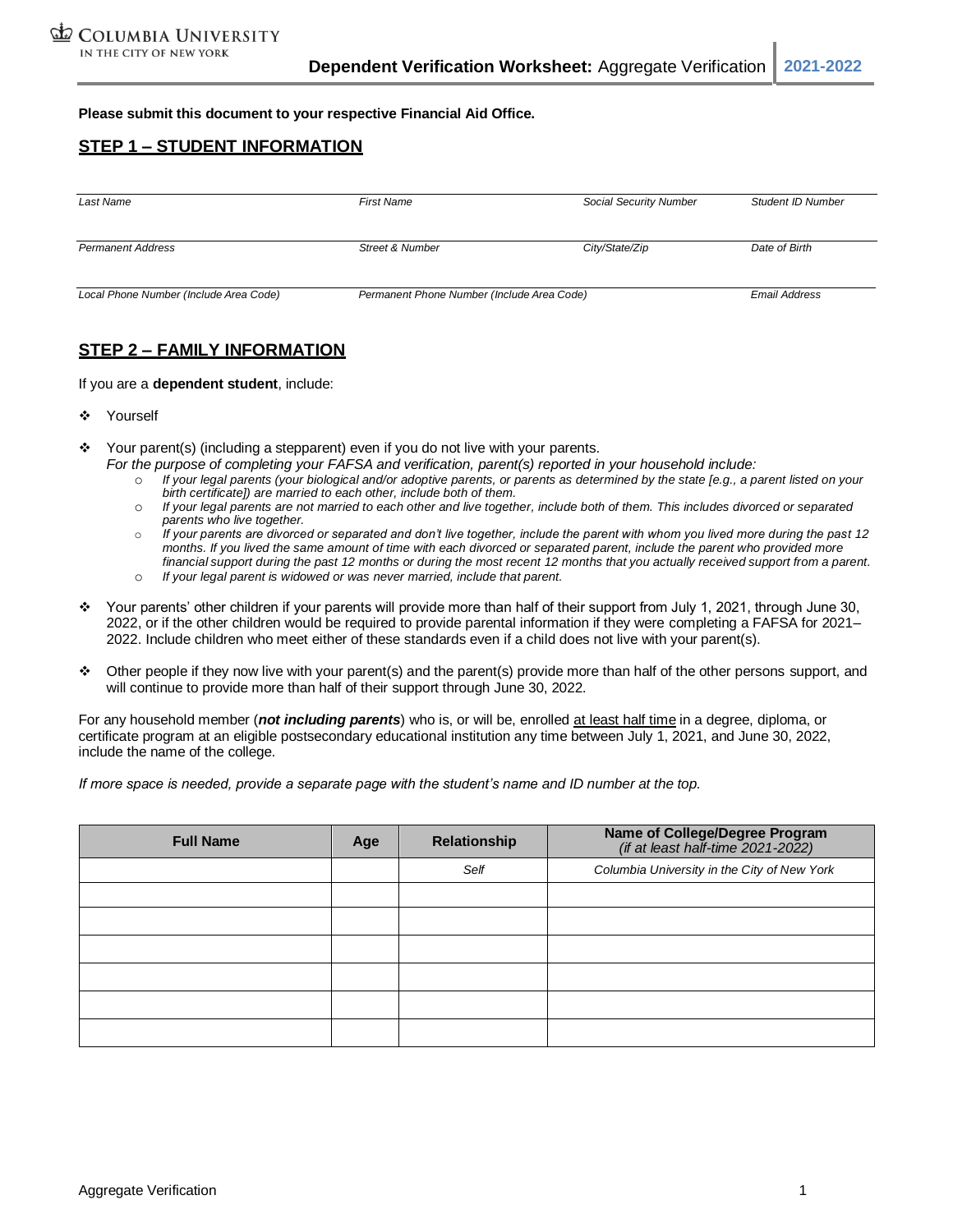

### *Student Last Name: \_\_\_\_\_\_\_\_\_\_\_\_\_\_\_\_\_\_\_\_\_\_\_\_\_\_\_\_\_\_\_\_\_\_\_\_\_\_\_\_\_\_\_\_\_\_\_\_\_\_\_\_\_\_\_\_\_\_\_\_\_\_\_\_\_\_\_\_\_\_\_\_*

## **STEP 3 – STUDENT TAX TRANSCRIPT & INCOME INFORMATION**

Complete this section if you filed or will file a 2019 income tax return, or if you will not file and are not required to file a 2019 income tax return with the IRS or other relevant tax authority. *The best way to verify income from your 2019 US federal tax return is by using the IRS Data Retrieval Tool (IRS DRT*) *that is part o*f *FAFSA on the Web at FAFSA.gov.*

#### **Check the box that applies to your 2019 income tax return:**

| You have used the IRS DRT in FAFSA on the Web to transfer 2019 IRS income tax return information into your FAFSA.                                                                                                                                                              |
|--------------------------------------------------------------------------------------------------------------------------------------------------------------------------------------------------------------------------------------------------------------------------------|
| You have not yet used the IRS DRT in <i>FAFSA on the Web</i> , but will use the tool to transfer 2019 IRS income tax return<br>information into the student's FAFSA once the 2019 IRS income tax return has been filed.                                                        |
| You are unable or choose not to use the IRS DRT in <i>FAFSA on the Web</i> , and instead will provide the school a 2019 IRS<br>Tax Return Transcript or a signed copy of your 2019 income tax return and applicable schedules from the IRS or<br>other relevant tax authority. |
| You will not file and are not required to file a 2019 income tax return. Select below:                                                                                                                                                                                         |
| Check here if you were not employed and had no income earned from work in 2019.                                                                                                                                                                                                |
| Check here if you were employed and had income earned from work in 2019.                                                                                                                                                                                                       |
|                                                                                                                                                                                                                                                                                |

#### **Complete the table below only if you did NOT file taxes and earned income in 2019:**

List below the names of all employers and the amount earned from each employer in 2019. You must provide an IRS W-2 or equivalent document for each source of income from employment listed.

| <b>Source of Income</b><br>(Fill out only if you did NOT file taxes) | <b>Amount Earned</b><br>in 2019 |
|----------------------------------------------------------------------|---------------------------------|
|                                                                      |                                 |
|                                                                      |                                 |
|                                                                      |                                 |
| <b>TOTAL</b>                                                         |                                 |

## **STEP 4 – PARENT TAX TRANSCRIPTS & INCOME INFORMATION**

Complete this section if your parent(s) filed or will file a 2019 income tax return, or if your parent(s) will not file and are not required to file a 2019 income tax return with the IRS or other relevant tax authority. *The best way to verify income from your parent(s) 2019 US federal tax return is by using the IRS Data Retrieval Tool (IRS DRT*) *that is part o*f *FAFSA on the Web at FAFSA.gov.*

### **Check the box that applies to your parent(s) 2019 income tax return:**

Your parent(s) have used the IRS DRT in *FAFSA on the Web* to transfer 2019 IRS income tax return information into your FAFSA*.*

Your parent(s) have not yet used the IRS DRT in *FAFSA on the Web*, but will use the tool to transfer 2019 IRS income tax return information into your FAFSA once the 2019 IRS income tax return has been filed.

| Your parent(s) are unable or choose not to use the IRS DRT in <i>FAFSA on the Web</i> , and instead will provide the school a |
|-------------------------------------------------------------------------------------------------------------------------------|
| 2019 IRS Tax Return Transcript(s) or a signed copy of their 2019 income tax return and applicable schedules                   |
| from the IRS or other relevant tax authority.                                                                                 |

| Your parent(s) will not file and are not required to file a 2019 IRS income tax return. Provide documentation from the IRS   |
|------------------------------------------------------------------------------------------------------------------------------|
| or other relevant tax authority dated on or after October 1, 2020 that indicates a 2019 income tax return was not filed with |
| the IRS or other relevant tax authority. Select below:                                                                       |

Check here if neither of your parent(s) were employed and had no income earned from work in 2019.

Check here if one or both of your parent(s) were employed and had income earned from work in 2019.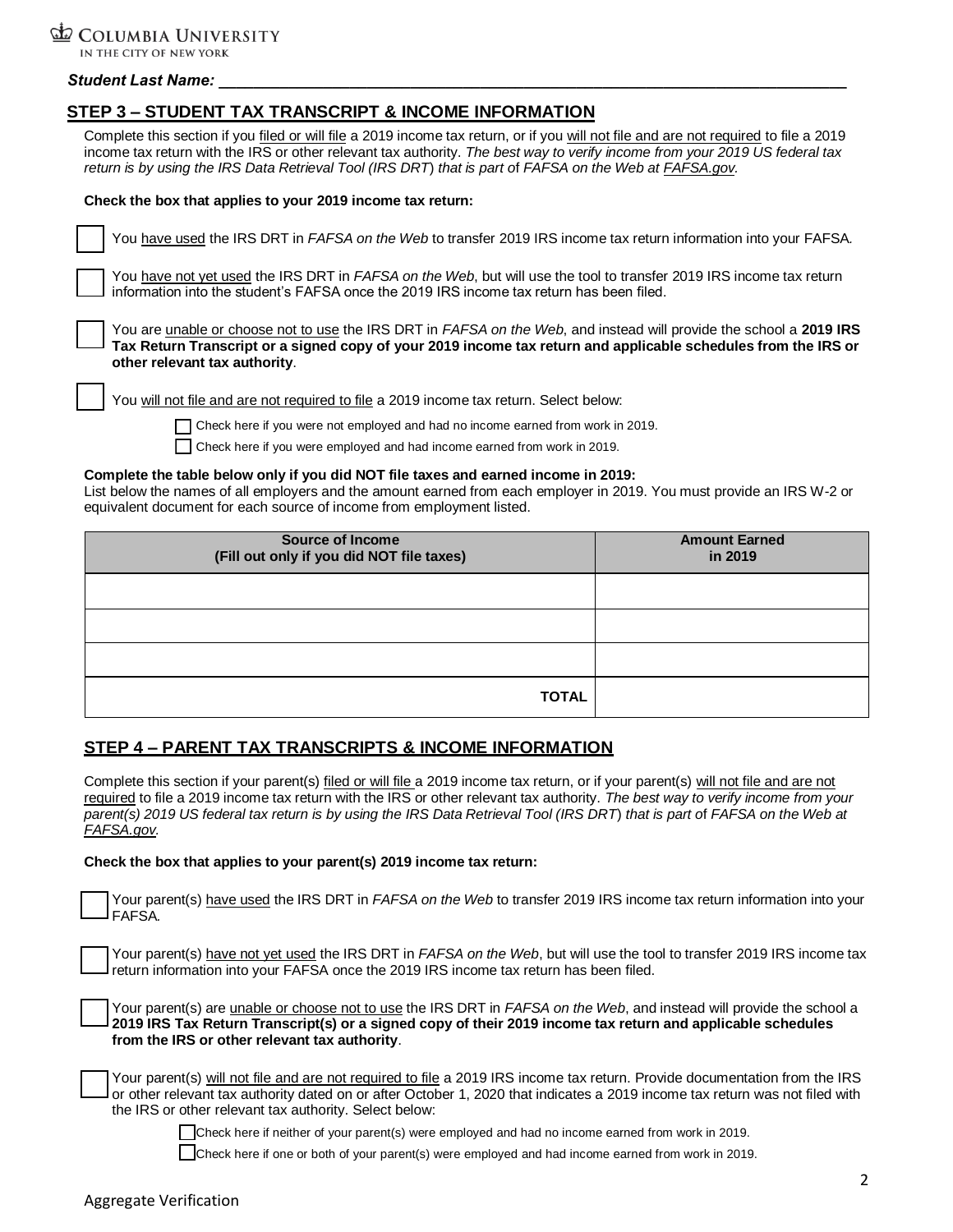### *Student Last Name:*

# **STEP 4 (continued) – PARENT TAX TRANSCRIPTS & INCOME INFORMATION**

**Name of parent(s) who will not file and are not required to file a 2019 income tax return with the IRS or other relevant tax authority.**

### **Complete the table below only if your parent(s) did NOT file taxes and earned income in 2019:**

List below the names of all employers and the amount earned from each employer in 2019. You must provide an IRS W-2 or equivalent document for each source of income from employment listed.

| <b>Source of Income</b><br>(Fill out only for parent(s) did NOT file taxes) | <b>Amount Earned</b><br>in 2019 |
|-----------------------------------------------------------------------------|---------------------------------|
|                                                                             |                                 |
|                                                                             |                                 |
|                                                                             |                                 |
| <b>TOTAL</b>                                                                |                                 |

#### **Check the box that represents the verification of non-filing document provided for your parent(s) ONLY if your parent(s) did NOT file taxes in 2019:**

*It may be appropriate to select multiple boxes if your household is comprised of two parents who have different responses to the elections below.*

Verification of non-filing is provided for your parent(s).

Verification of non-filing will be provided for your non-filing parent(s) later.

|                | Your non-filing parent(s) have attempted and are unable to obtain verification of non-filing from the IRS or other relevant |  |  |  |
|----------------|-----------------------------------------------------------------------------------------------------------------------------|--|--|--|
| tax authority. |                                                                                                                             |  |  |  |

Your non-filing parent(s) are ineligible to obtain verification of non-filing from the IRS or other relevant tax authority. **Check the box that applies to your parent(s) ineligibility to obtain verification of non-filing:**



*Non-filing individual(s) in foreign countries that do not have a tax authority.*

*Non-filing individual(s) in foreign countries whose tax authority does not provide verification of non-filing or similar documentation.*

*Domestic non-filing individual(s) who do not have a Social Security Number (SSN), Employee Identification Number (EIN), or Individual Taxpayer Identification Number (ITIN). These individuals must provide a signed statement with the students name and ID number at the top certifying they do not have a SSN, an ITIN, or an EIN and listing the sources and amounts of earnings, other income, and resources that supported them for the 2019 tax year.*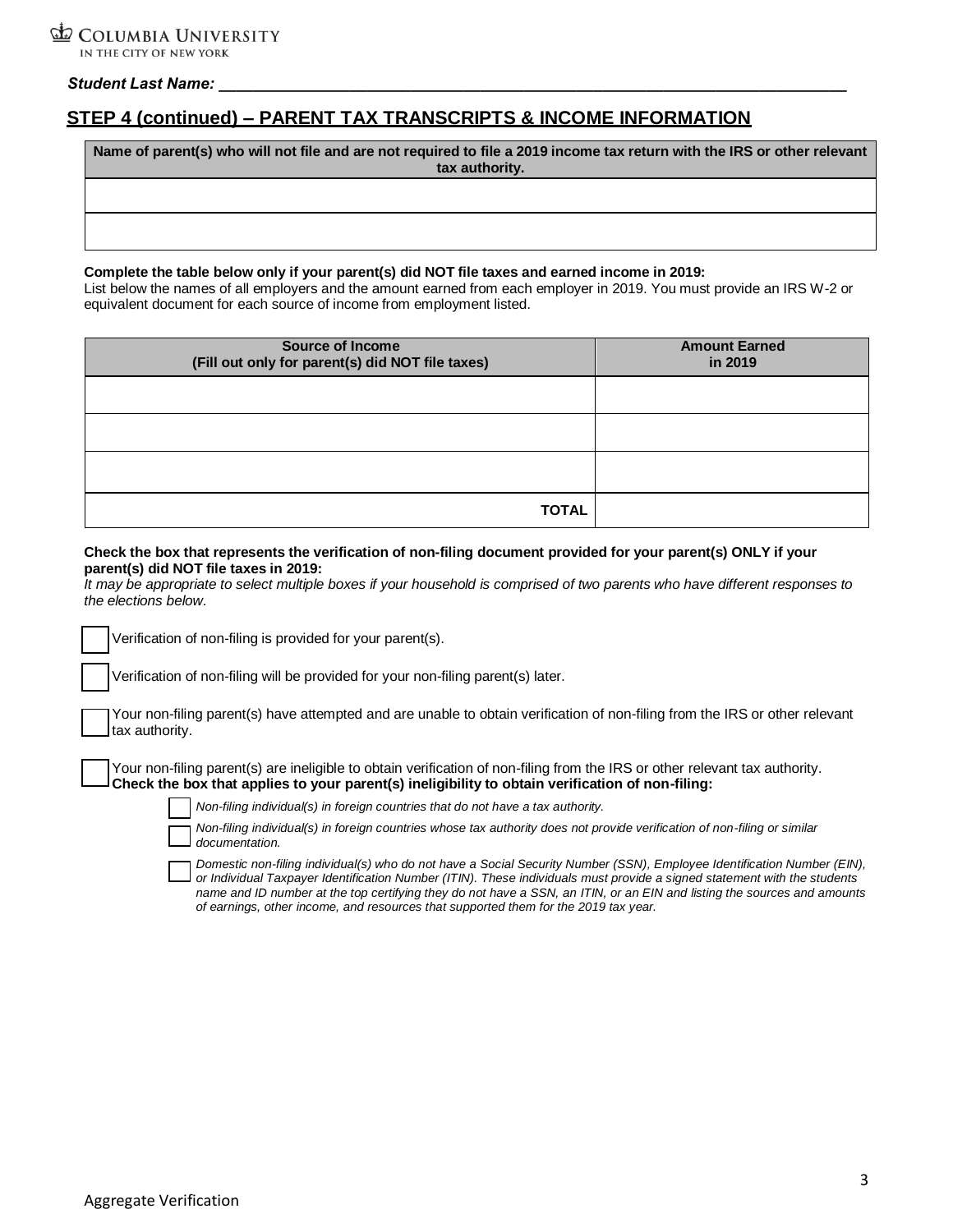### COLUMBIA UNIVERSITY IN THE CITY OF NEW YORK

## *Student Last Name: \_\_\_\_\_\_\_\_\_\_\_\_\_\_\_\_\_\_\_\_\_\_\_\_\_\_\_\_\_\_\_\_\_\_\_\_\_\_\_\_\_\_\_\_\_\_\_\_\_\_\_\_\_\_\_\_\_\_\_\_\_\_\_\_\_\_\_\_\_\_\_\_*

## **STEP 5 – HIGH SCHOOL COMPLETION STATUS**

Provide one of the following documents that indicate your high school completion status when you will begin college in 2021-2022: *A student who is unable to obtain the documentation listed below must contact the financial aid office.* 

| A copy of your high school diploma.                                                                                                                                                                                                                                                                                                                                                                                        |
|----------------------------------------------------------------------------------------------------------------------------------------------------------------------------------------------------------------------------------------------------------------------------------------------------------------------------------------------------------------------------------------------------------------------------|
| For students who completed secondary education in a foreign country, a copy of the "secondary school leaving certificate"<br>or other similar document.                                                                                                                                                                                                                                                                    |
| A copy of your final official high school transcript that shows the date when the diploma was awarded.                                                                                                                                                                                                                                                                                                                     |
| A State certificate or transcript received by a student after the student passed a State-authorized examination that the<br>State recognizes as the equivalent of a high school diploma (GED test, HiSET, TASC, or other State-authorized<br>examination).                                                                                                                                                                 |
| An academic transcript that indicates you successfully completed at least a two-year program that is acceptable for full<br>credit toward a bachelor's degree.                                                                                                                                                                                                                                                             |
| If State law requires a homeschooled student to obtain a secondary school completion credential for homeschool (other<br>than a high school diploma or its recognized equivalent), a copy of that credential is required.                                                                                                                                                                                                  |
| If State law does not require a homeschooled student to obtain a secondary school completion credential for homeschool<br>(other than a high school diploma or its recognized equivalent), a transcript or the equivalent, signed by your parent or<br>guardian, that lists the secondary school courses you completed and documents the successful completion of a<br>secondary school education in a homeschool setting. |

## **STEP 6 – IDENTITY & STATEMENT OF EDUCATIONAL PURPOSE** *(To Be Signed at the Institution)*

You must appear in person at Columbia University to verify your identity by presenting an unexpired valid government-issued photo identification (ID), such as, but not limited to, a driver's license, other state-issued ID, or passport. The institution will maintain a copy of your photo ID that is annotated by the institution with the date it was received and reviewed, and the name of the official at the institution authorized to receive and review your ID.

In addition, you must sign, in the presence of the institutional official, the Statement of Educational Purpose provided below:

### **Statement of Educational Purpose**

I certify that I am the individual signing this Statement of Educational Purpose and that the Federal student financial assistance I may receive will only be used for educational purposes and to pay the cost of attending Columbia University for 2021-2022.

**Student Signature Community Community Community Community Date Student ID Number Student ID Number**